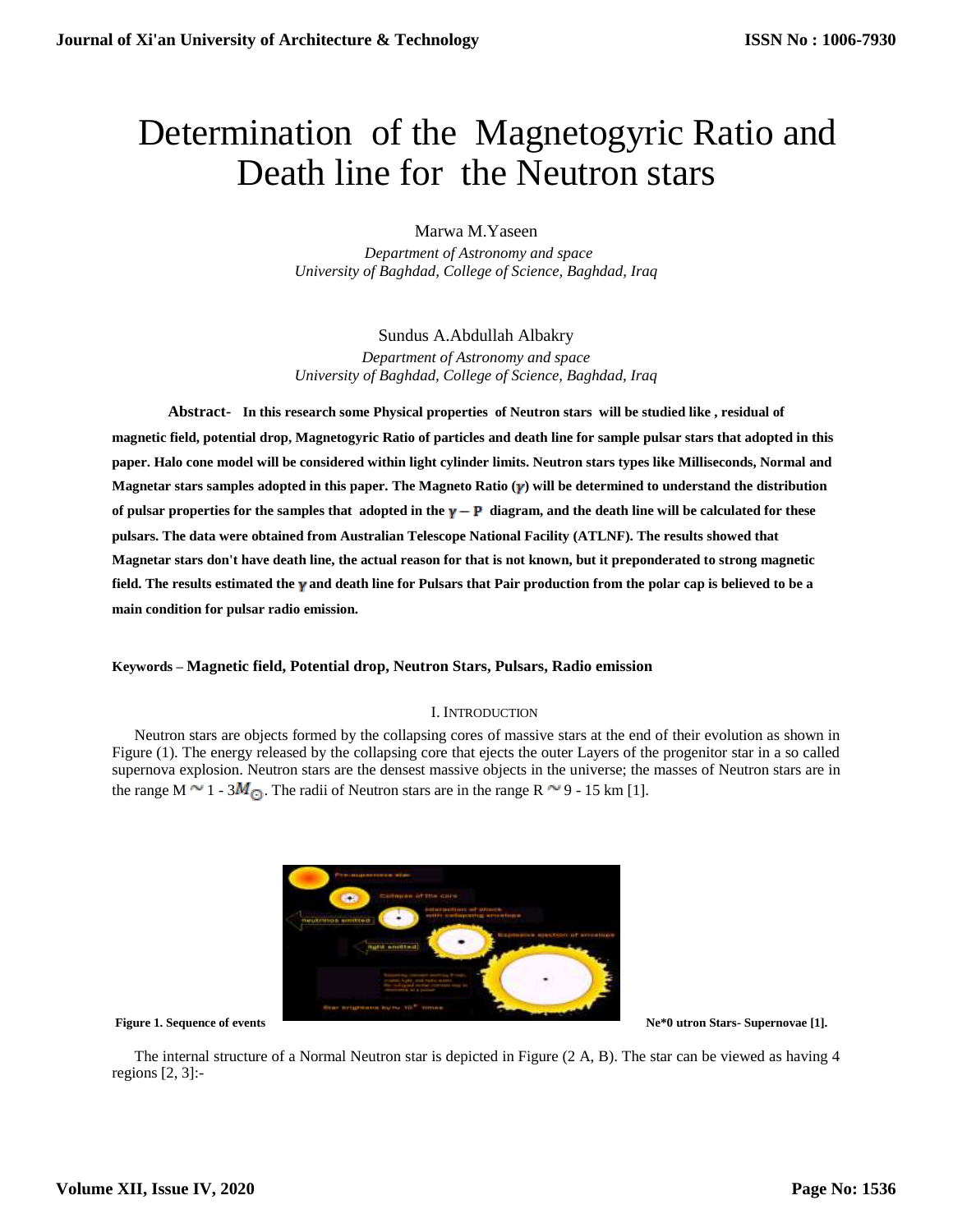•The outer crust (the outer envelope), is liquid and has density (1 gm. $cm^{-3}$ ). Its matter consists of ions *Z* and electrons *e*.

The inner crust (the inner envelope); the density range up to about  $(10^{14})$  g.cm<sup>-3</sup>, the crust is mainly populated with nuclei and electrons. The matter of the inner crust consists of electrons, free Neutrons *n*, and Neutronrich atomic nuclei, and has density (4.  $10^{11}$  g,  $cm^{-3}$ ), a sea of (likely super fluid) Neutrons accompanies the nuclei and becomes more abundant at higher densities.

 $\bullet$ the outer core consists of nucleons (Neutrons with several percent mixture of protons  $p$ ), electrons and muons  $\mu$ (the so called *npeu* composition). Protons in the outer core may be superconducting.

●The inner core, depending on the stellar mass, which occupies the central regions of massive Neutron stars and the relative strength of matte.

There are different types of young isolated Neutron Stars (NSs): radio pulsars, compact central X-ray sources in supernova, magentas: Anomalous X-ray Pulsars (AXPs) and Soft Gamma-Ray repeaters (SGRs) .Another large class of observed systems with NSs is formed by X-ray binaries. They are subdivided into High Mass X-ray Binaries (HMXB) and Low Mass X-ray Binaries (LMXB) .The most numerous class of HMXBs are X-ray binaries. Now there are about 70 objects of this type known in the Galaxy, 78 in the Small Magellan Cloud (SMC), and 16 in the Large Magellan Cloud [4].



Figure 2. A: Internal structure of a Neutron star, B: A typical structure of Neutron star interior [3].

Magnetars are expected to be some kind of X-ray Pulsars. Currently, four kinds of X-ray Pulsars are known [ 5,6]:

- Rotation-power X-ray pulsars. The X-ray emissions of the Crab pulsar and the Vela pulsar are assumed to be originated from their rotational energy.
- 2. Accretion powered X-ray pulsars. They are accreting Neutron stars in X-ray binaries.
- 3. Magnetars. Observationally, anomalous X-ray pulsars and Soft Gamma-ray Repeaters are thought to be Magnetar candidates. The persistent and burst energy of Anomalous X-ray pulsars and Soft Gammaray Repeaters may originate from the Neutron star's magnetic energy.
- 4. If the above three kinds are out of reach, then the central Neutron star can still emit X-rays due to its remain thermal energy.

# *II. The Residual Magnetic Fields*

If magnetic field B is conserved and they age as described later, they gradually move to the right and down, along lines of constant B and crossing lines of constant characteristic age. Pulsars with characteristic ages  $\langle 10^5 \rangle$  yr are often found in or near recognizable supernova remnants (SNRs). Appear in the upper left corner of the pulsar P-P diagram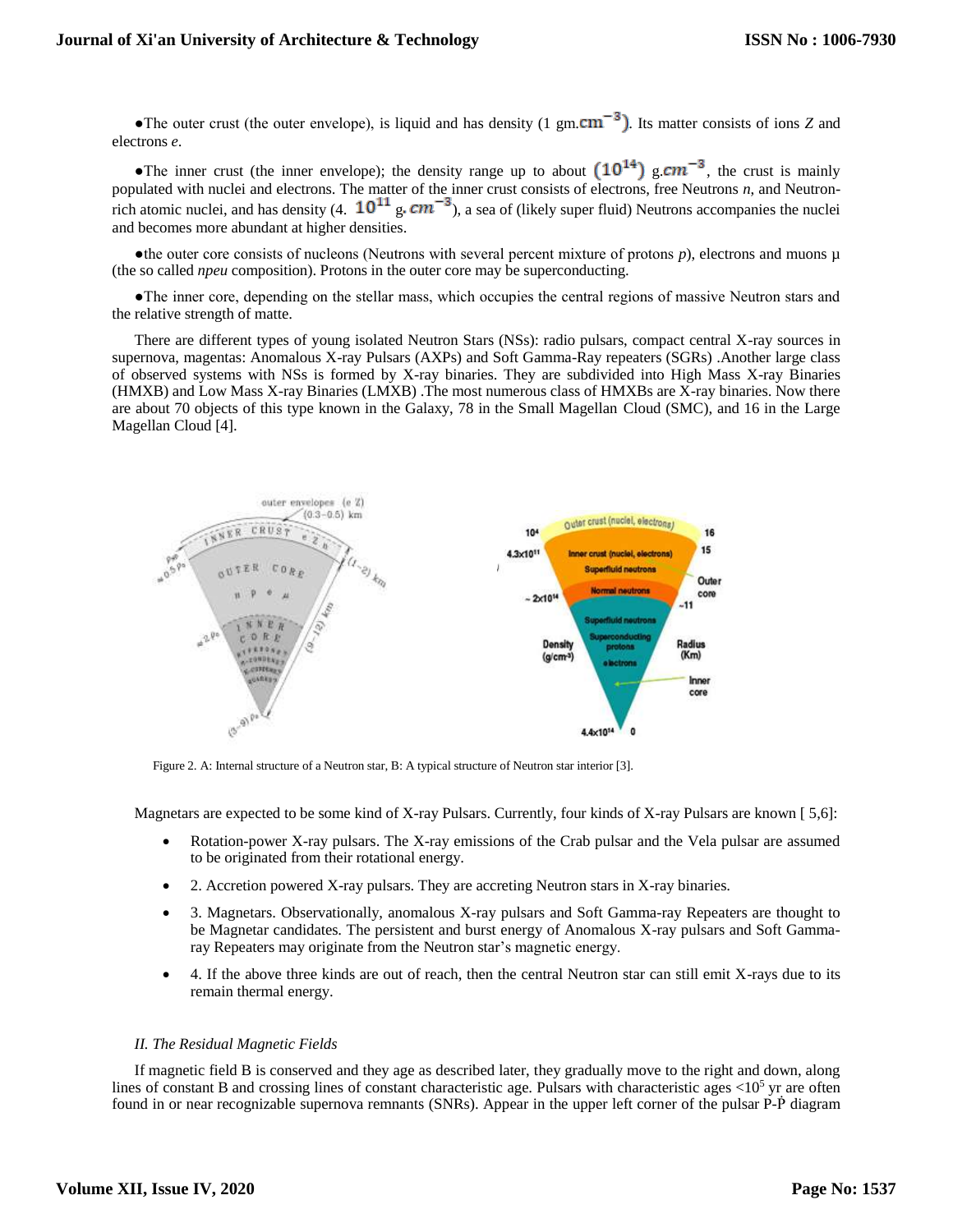as shown in Figure (3). Older pulsars are not, either because their SNRs have faded to invisibility or because the supernova explosions expelled the pulsars with enough speed that they have since escaped from their parent SNRs. The bulk of the pulsar population is older than 10<sup>5</sup> yr but much younger than the Galaxy (∼10<sup>10</sup> yr) [4,5]. The observed distribution of pulsars in the PP diagram indicates that something changes as pulsars age. One controversial possibility is that the magnetic fields of old pulsars must decay on timescales ∼10<sup>7</sup>yr, causing old pulsars to move almost straight down in the PP diagram until either their magnetic field is too weak or their spin rate is too slow to produce radio emission via the normal, and as yet still highly uncertain, emission mechanism. Rotating Radio Transients (RRATs) are pulsars that emit so sporadically that they are more easily detected in searches for single pulses rather than for periodic pulse trains. RRATs with measurable periods usually have P > 1sec. Neutron stars can be divided into three types depending on rotation periods as Normal and Millisecond with Magnetar types [5, 6].



Figure 3. P- ˙P diagram for pulsars. The straight lines in the plot indicate the lines of constant age, the dipolar magnetic field strength and the spin-down luminosity. The grey region indicates areas where radio pulsars are not expected. Magnetar candidates, i.e. AXPs and SGRs are indicated with transparent triangles and are clearly separated from the main distribution of pulsars [ 7]

## *2.1 The Magnetosphere*

The magnetosphere is the region surrounding a star filled with magnetized plasma. Many astrophysical objects, including Neutron stars form highly magnetized magnetospheres. Modeling of the structure of such magnetospheres requires solving for the self-consistent behavior of plasma in strong fields, where field energy can dominate the energy in the plasma. Goldreich & Julian (1969) described the pulsar electrodynamics in the simplest case of a rotating magnetic dipole, aligned with the rotational axis, surrounded by a charge-separated plasma. Most of pioneering models were based on the same underlying assumption: the Magnetic field is arranged in a force-free configuration As shown in figure(4). Under this hypothesis, the electromagnetic forces, much stronger than any other force in the system, are exactly balanced to have no net force on a charge [8].



Figure 4. A: The lighthouse model of the pulsar magnetosphere. B: The region inside the cylinder is filled with high energy plasma [8,9 ].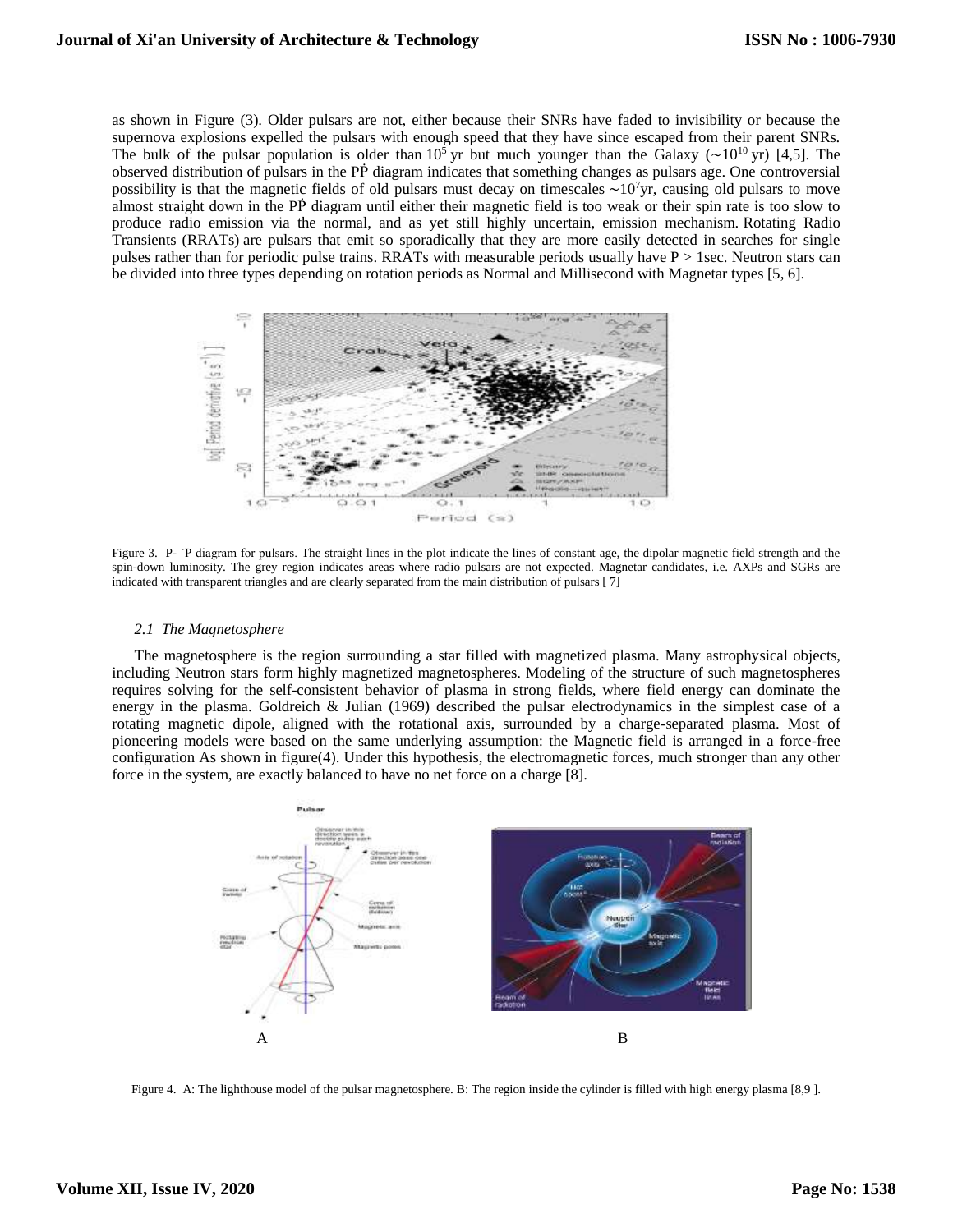# *2.2 Goldreich & Julian model*

Goldreich & Julian (1969) presented the aligned rotator model for pulsars as shown in Figure (5), which is a description of what causes the pulsing behavior in Neutron stars. The model consists of a rapidly rotating Neutron star whose rotation and magnetic axis are aligned. The angle  $\alpha$  is the offset between the two axes; in this case, it is zero. One of the significant calculations presented by Goldreich & Julian (1969) is that the dipole magnetic field is not in a vacuum, but that a magnetosphere is produced by the strong parallel electric field at the surface of the star. The magnetosphere co-rotates with the star out as far as the light cylinder, an imaginary cylinder whose boundary is where the velocity of the co-rotating magnetosphere is equal to the speed of light. Radius of the light cylinder is defined as [5.10]:

$$
R_{L} = C/(2\pi/P) \tag{1}
$$

Where: P: Pulsar's period in second, C: speed of light =  $3 \times 10^{10} \text{ cm/sec}$ .

Within the light cylinder, particles are trapped within in the magnetic field and rotate with the star. Outside the light cylinder, particles escape out into the interstellar medium. The electric field potential reaches the same value of that as the interstellar medium at an imaginary line called the critical field line. At small angles between the magnetic pole and the critical line, electrons escape; on the other side of the line, protons escape. The aligned rotator model is a simple model for pulsars because it allows for magnetospheric calculations, like the space charge density which is the number of charges per volume in the magnetosphere [11].



Gobbietti, P., di Indian W. M. Hertz Agel, 207, 400

Figure 5. The aligned rotator pulsar model as described by Goldreich & Julian (1969).The Neutron star has a corotating magnetosphere that extends out to the light cylinder [11].

Many pulsars are formed from rotating Neutron stars. Torque exerted by accreting matter can cause the pulsar spin to increase or decrease, and over long times; an equilibrium period  $(\mathbf{P}_{eq})$  rate is achieved [7,12].

$$
P_{eq} = 1.9 B^{6/7} M^{-5/7} (M^{\bullet}/M_{Edd}^{\bullet})^{-3/7} R^{18/7}
$$
 (2)

Where: B: is the Magnetic field in G unit.

- **M**: is the mass of Neutron star = 1.4  $M_{\odot}$
- $M^{\bullet}$ : is accretion rate of pulsar star = LR/GM
- L: Luminosity of pulsar star.
- G: gravitation constant =  $6.670 \times 10^{-8}$  cm<sup>3</sup>.  $gm^{-1}$ . sec<sup>-2</sup>.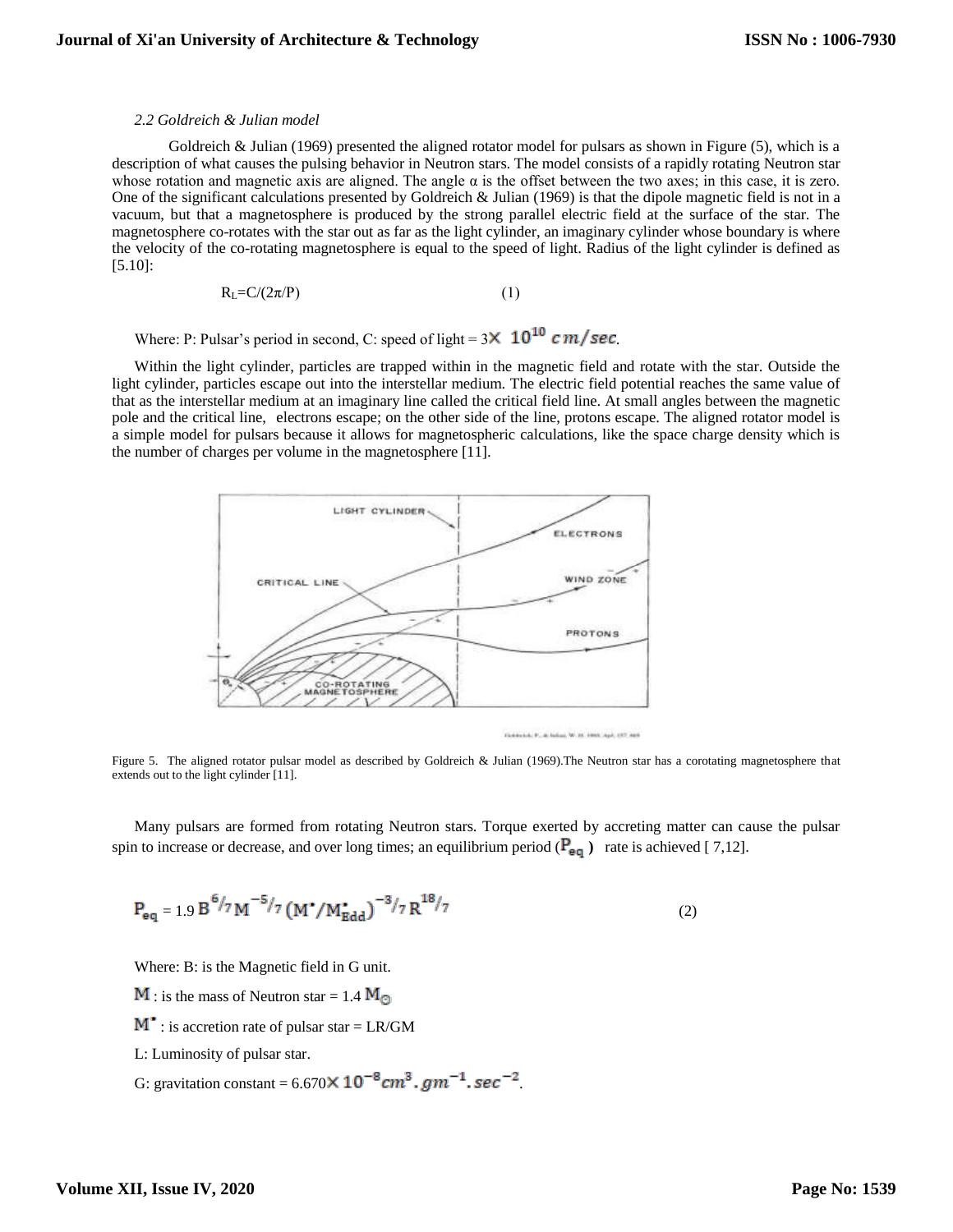$M_{\text{Edd}}^{\bullet}$ . The critical eddingtor = 1.5  $\times$  10<sup>-8</sup> M<sub>O</sub>

The surface magnetic field strength at the poles estimate by [13]

$$
B(G) = \sqrt{\frac{IPP^{\bullet}C^3}{(2\pi)^2R^6}}
$$
 (3)

# *2.3 The potential drop (ΔΦ) along field line traversing the gap*

 The polar cap region above the Neutron star surface, the charge depletion above the polar cap, which called vacuum gap result from the bounding of positive ions in the surface of Neutron star As a result, a significant part of the unipolar potential drop develops above the polar cap, which can accelerate charge particles to relativistic energies and power the pulsar radiation mechanism. The growth of the accelerating potential drop is limited by the collapse production of electron-positron plasma. The accelerated positrons will leave the acceleration region, while the electrons will bombard the polar cap surface, causing a thermal ejection of ions. This thermal ejection will cause partial screening of the acceleration potential drop, the potential drop across the gap for different values of magnetic field [4,13].

$$
\Delta \Phi = \frac{\Omega B h^2}{C} \tag{4}
$$

Where: Ω: angular frequency ( $Ω=2 π$ ).

Or the potential drop relate to period derivative is [14]

$$
\Delta \Phi = \frac{B}{P^*}
$$
 (5)

**P**: is the period derivative

#### *2.3 Death Line*

Pulsar "death" means the stopping of pulsar emission and also called ratio pulsar death. The death defined by Ruderman & Sutherland (1975) is that: a pulsar dead when the maximum potential drop ∆Φ available from the pulsar is smaller than the acceleration potential needed to accelerate particles. Because this death line is model dependent, Contopoulos & Spitkovsky (2006) included the effect of pulsar death when modeling the rotational evolution of pulsars. Considering particle acceleration and pulsar death simultaneously may give a comprehensive interpretation for both short and long-term rotational evolution of pulsars. And death line can calculate by [13,15**]:**

$$
Death line = B/P2
$$
 (6)

# *2.4 Magnetogyric Ratio*

Magnetogyric ratio it also called gyromagnetic ratio is the [ratio](https://en.wikipedia.org/wiki/Ratio) of its [magnetic moment](https://en.wikipedia.org/wiki/Magnetic_moment) to its [angular momentum.](https://en.wikipedia.org/wiki/Angular_momentum) The value of the gyromagnetic ratio determines the effect of magnetic fields on a system that has a magnetic moment. Woodward (1978) has plotted the Magnetogyric ratio of pulsar against their periods to understand the distribution of pulsar in the  $\gamma - P$  diagram [13].

$$
\gamma = \frac{\text{Magnetic moment}}{\text{Angular moment}} = 10^8 (P^3 P^{\bullet})^{1/2}
$$
 (7)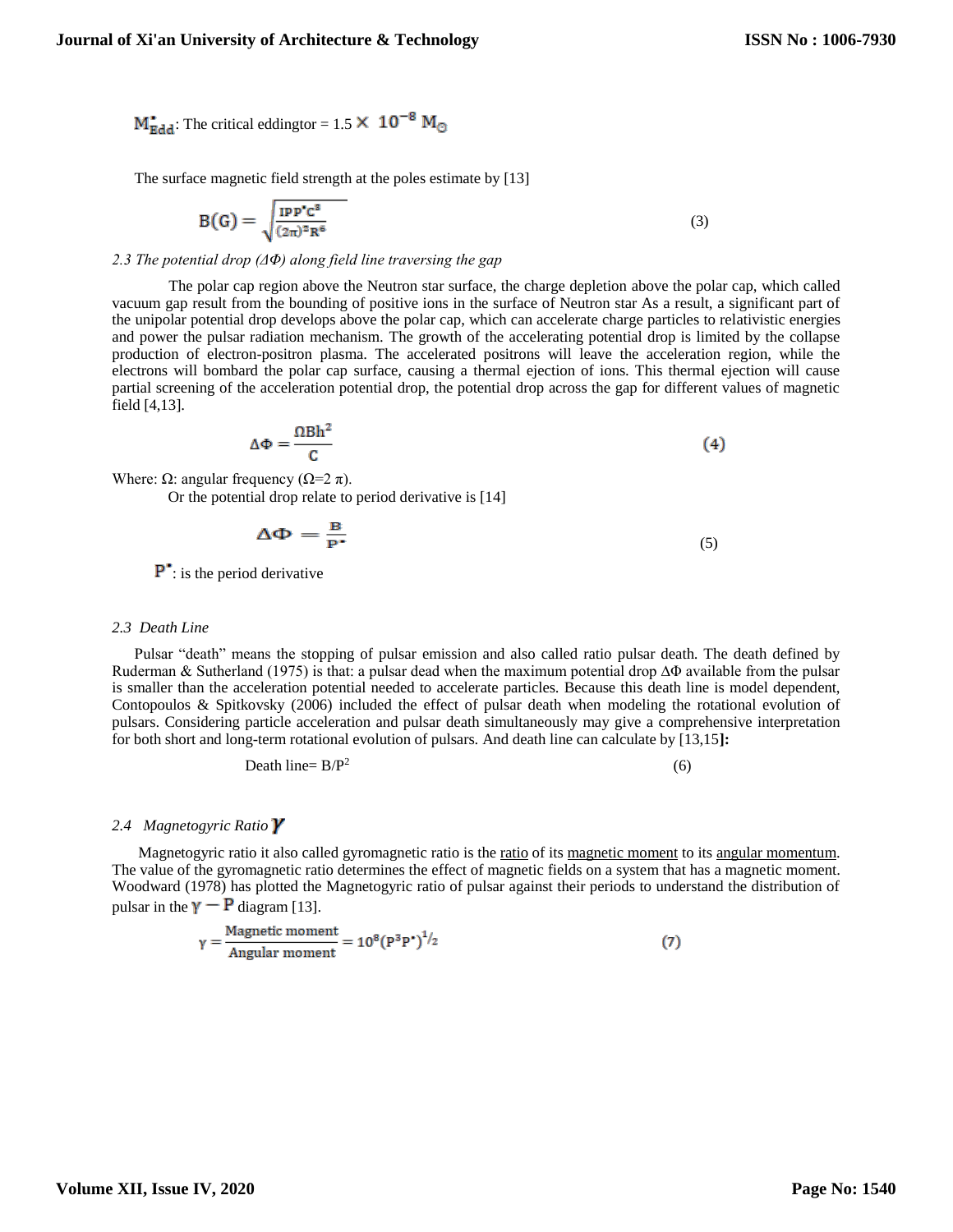# III. EXPERIMENT AND RESULT

The potential drop is calculated by using eq. (5), HE have large value of potential drop than NRAD shown in Figures (6 A&B), and the potential drop for Normal is increase at  $P^* \sim \leq 3 \times 10^{-15}$  as shown in Figure (6, C), while the potential drop will increase at  $P^{\bullet} \sim \leq 10^{-15}$  for MSPs as shown in Figure (7, A) and the potential drop increase at  $P^{\bullet} \sim \leq 1.5 \times 10^{-20}$  for HE MSPs shown in Figure (7, B), while the potential drop will increase at  $\mathbf{P}^{\bullet} \sim \leq 10^{-11}$  for Magnetar stars as shown in Figure (7, C), so the older stars have the larger value of potential drop because it have less energy. The data that will be used in this article were obtained from Australian Telescope National Facility (ATLNF) [16].



Figure 6. Represents the relationship between the Pulsar period and drop potential for: (A) NRAD, (B) HE and (C) mix Normal.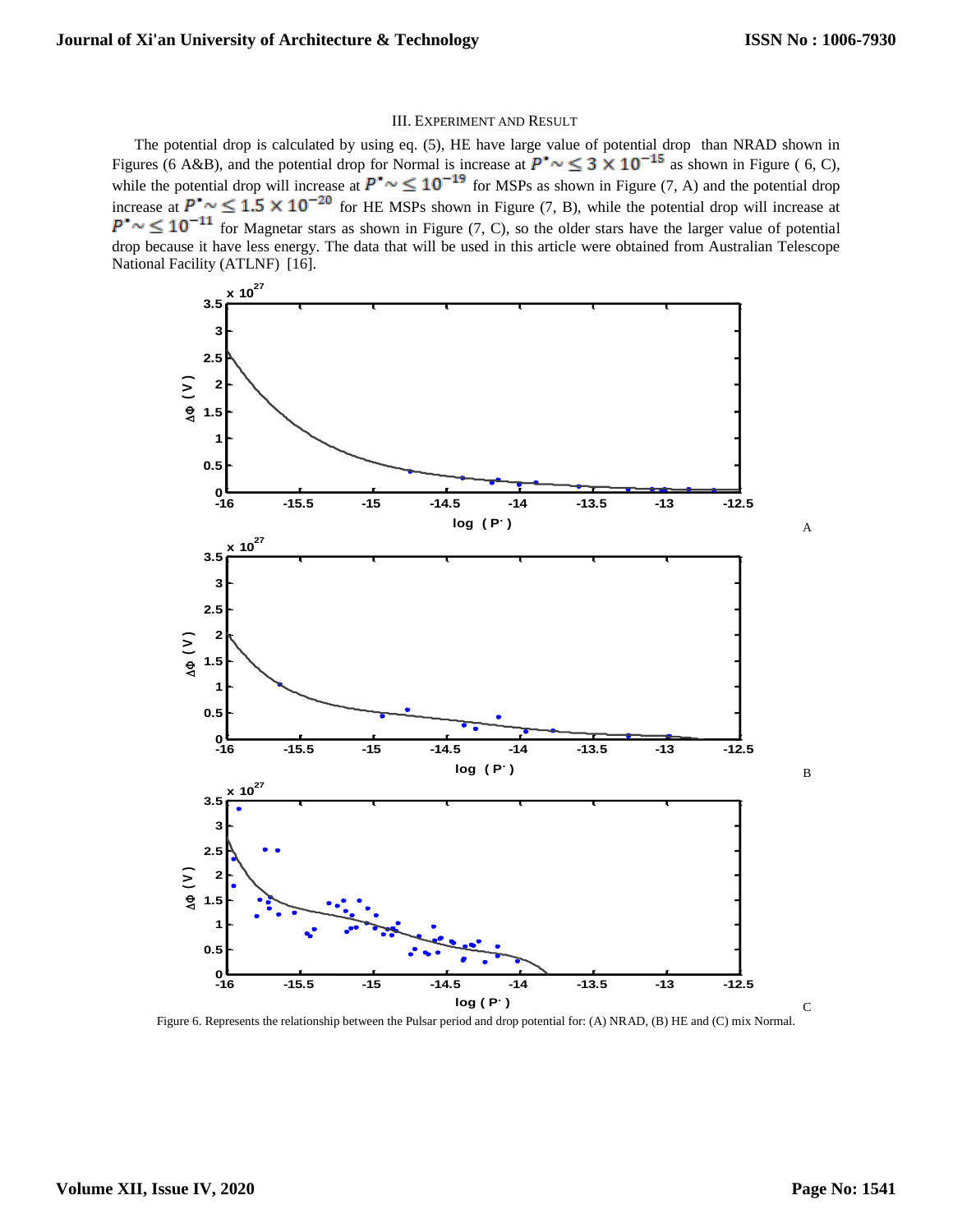

Figure 7. Represents the relationship between the Pulsar period derivative and drop potential for: (A) mix MSPs (B) HE MSPs and (C) Magnetar.

 When ΔΦ is large enough to ignite the avalanche pair production, then the backflow of relativistic charges will deposit their kinetic energy in the polar cap surface and heat it at a predictable rate. This heating will induce thermionic emission from the surface, which will in turn decrease the potential drop that caused the thermionic emission in the first place. A potential drop proportional to height gap develops along the magnetic field line in gap. The expansion of the polar gap leads to decreases in the magnetic field within the gap. The younger pulsar (Magnetar) the polar gap is near from magnetosphere, because the line of magnetic field is so strong, so it has more energy and the older one (MSPs) the polar gap is far away from magnetosphere.

The results estimated the  $\gamma$  and **death line** for Pulsar by using the equations (6 and 7), Pair production from the polar cap is believed to be a main condition for pulsar radio emission. the Figure (8) shows the relation between  $\gamma$  pulsar period, which is divided pulsar to groups according to its period, P $\sim$ 0.1 $\sim$ 6 sec known Normal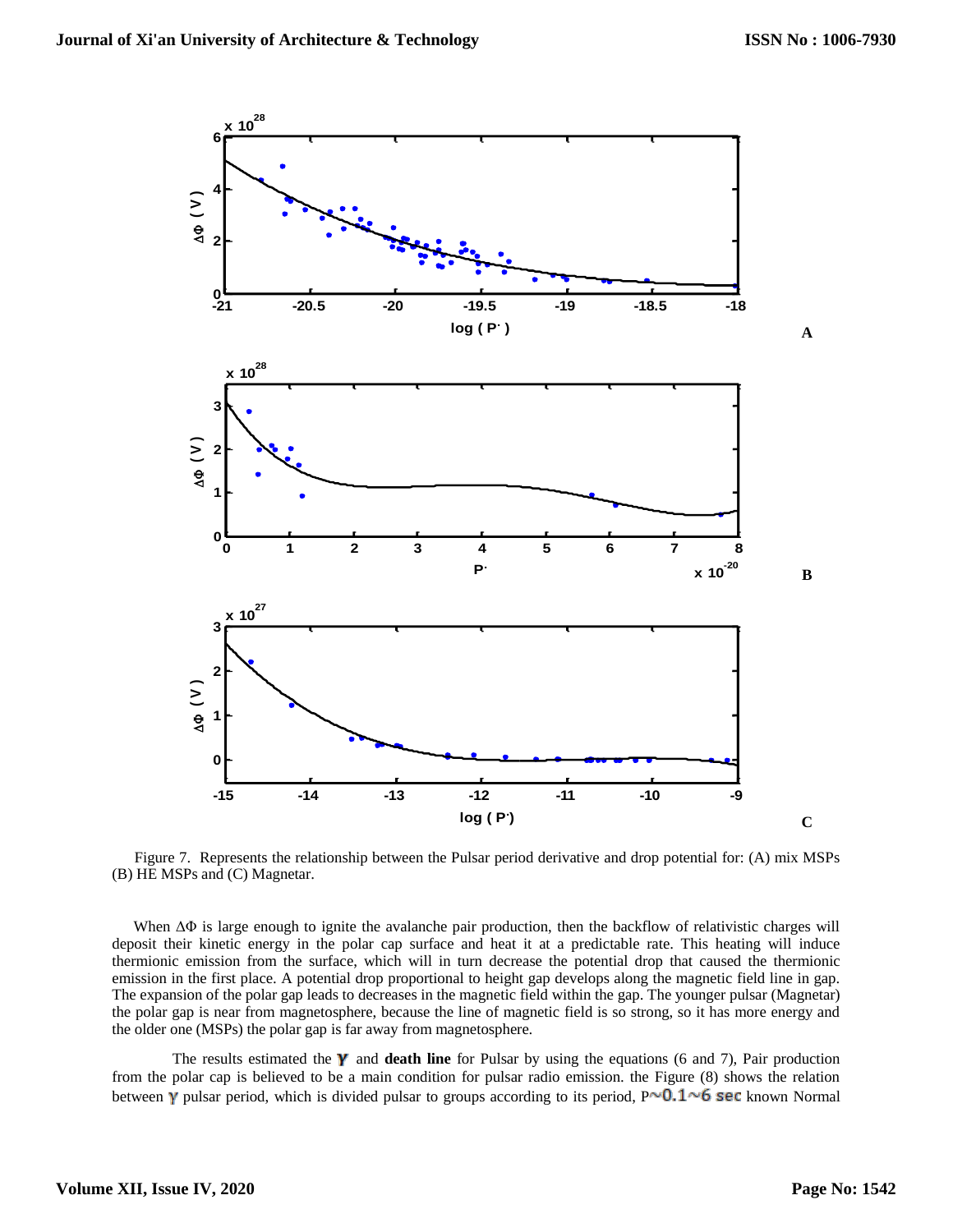pulsars as shown in Figure (8 A),  $P \sim 0.1 \sim 1.8$  sec known MSPs Pulsars as shown in Figure (8, B), and  $P^{\sim}2^{\sim}12$  sec known Magnetar stars as shown in Figure (8, C).

In the Magnetar which have high magnetic field, pulsar death is not uniquely defined, is no strong reason of quit radio emission against high magnetic, may be the energy band of the emission is not in radio; or that the SGRs and AXP are not Magnetars at all. So the Magnetar don't have death line as shown in Figures (9).



Figure 8. Pulsars in the  $\gamma$ -period diagram for: (A) Normal, (B) MSPs and (C) Magnetar.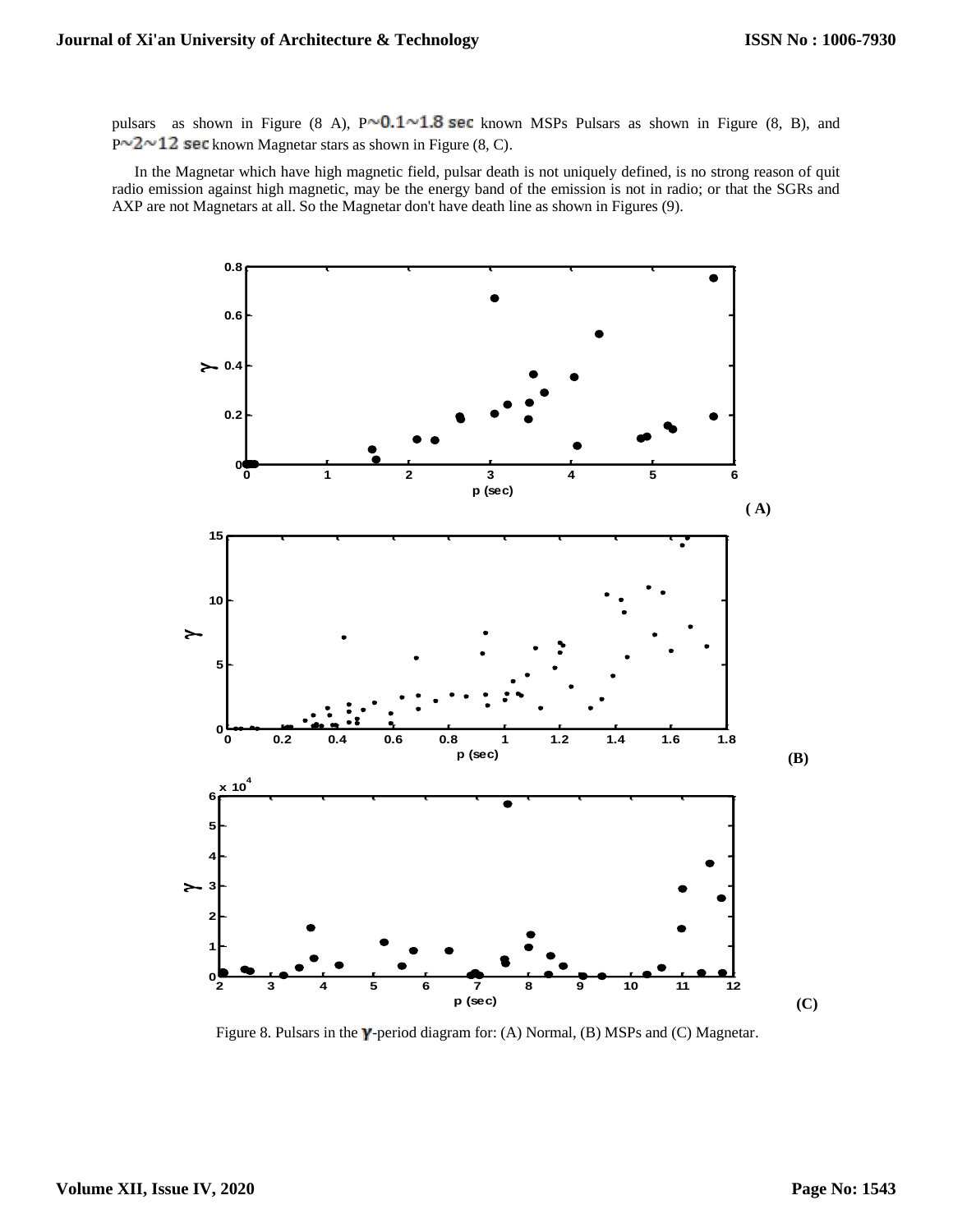

Figure 9. Pulsars in the Gamma-period diagram with death line for: (A) Normal and (B) MSPs

# IV.CONCLUSION

Conclusions can be summarized by the following points:

- Magnetar pulsar is youngest than Normal and MSPs, so it have the strongest magnetic fields and more Luminosity, that is mean it's have more energy and take a long time to disappear in its evolution.
- The polar gap of Magnetar is near the magnetosphere while the polar gap of Millisecond is far away from magnetosphere.
- Pair production from the polar cap is believed to be a main condition for pulsar radio emission.
- In the Magnetar which have high magnetic field, pulsar death is not uniquely defined, is no strong reason of quit radio emission against high magnetic, may be the reasons of radio quiescence of Magnetars are that the main energy band of the emission is not in radio; (Magnetars are well above the death line, so that their spin-down-powered activity is in principle not prohibited).